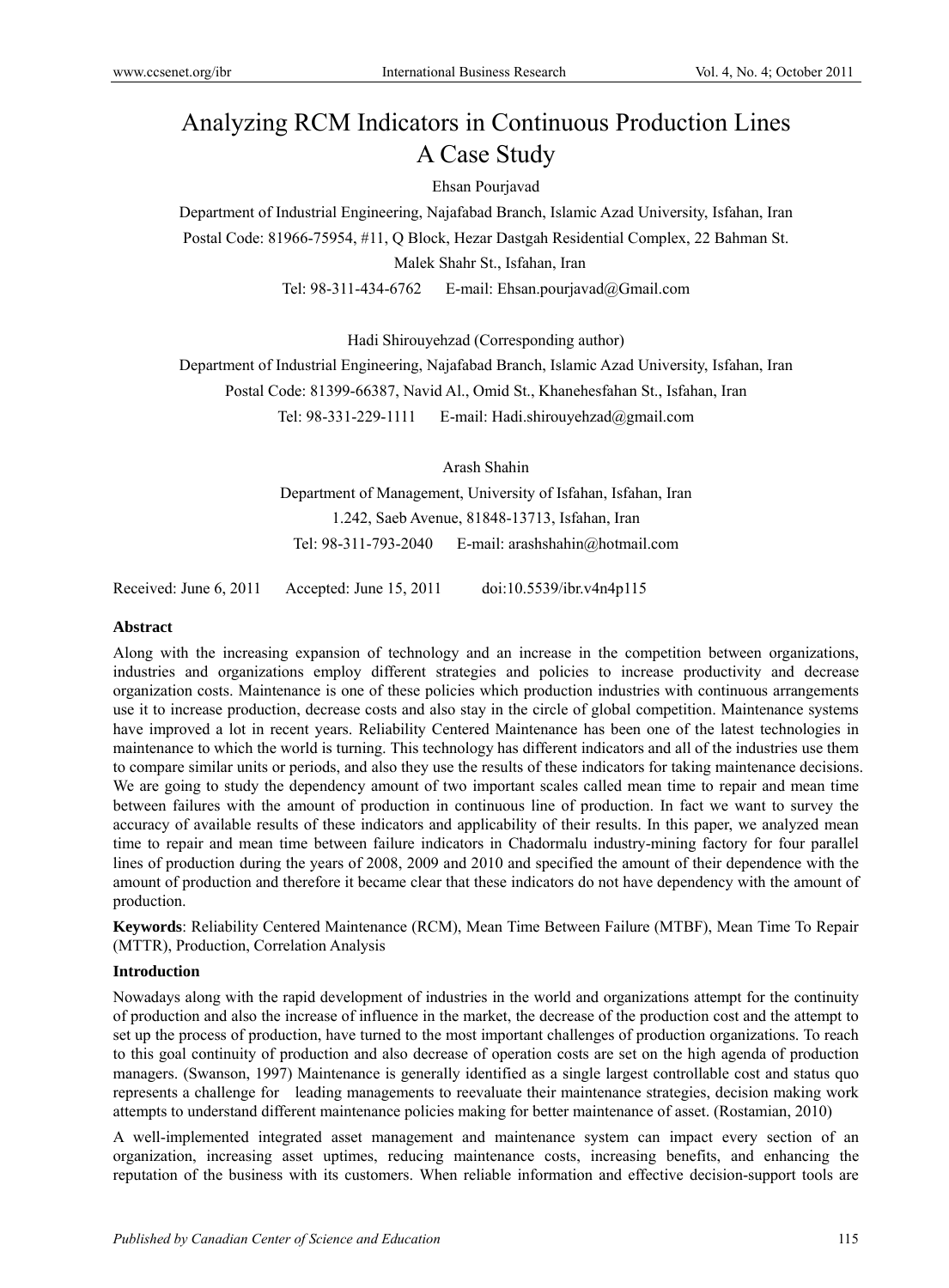integrated under an asset management umbrella, the costs for maintenance, repair and renewal are substantially reduced. (Rostamian, 2010)

In pursuit of continuous improvement, two complementary methodologies that reflect various focuses are available (uptime) of physical assets, these methodologies are: (Andrew et al. 2006)

Total productive maintenance (TPM) – a people-centered methodology.

Reliability-centered maintenance (RCM) – an asset centered methodology.

Various articles have been written to survey influence maintenance on production rates that among them we can mention: Swanson (1997), in the article **"**An empirical study of the relationship between production technology and maintenance management" reports the results of a study of the relationship between the characteristics of production technology and maintenance practices. Based on the responses from a survey of plant managers and maintenance managers, the analysis shows a strong relationship between technical complexity and maintenance practices that increase the technical expertise of the maintenance workforce.

Alsyouf (2007), in the article **"**The role of maintenance in improving companies' productivity and profitability" illustrates how an effective maintenance policy could influence the productivity and profitability of a manufacturing process. Savsar (2006), in the article **"**Effects of maintenance policies on the productivity of flexible manufacturing cells" discusses a procedure that combines simulation and analytical models to analyze the effects of corrective, preventive, and opportunistic maintenance policies on productivity of a flexible manufacturing cell. Lin et al. (2011)**,**  in the article **"**The impact of inspection errors, imperfect maintenance and minimal repairs on an imperfect production system" develops an integrated model of production lot-sizing, maintenance and quality for considering the possibilities of inspection errors, preventive maintenance (PM) errors and minimal repairs for an imperfect production system with increasing hazard rates. They investigate the effects of inspection errors and PM errors on the minimum total cost of the optimal inspection interval, inspection frequency and production quantity.

Martorell et al. (1994), in the article "The use of maintenance indicators to evaluate the effects of maintenance programs on NPP performance and safety" presents the foundation of a methodology for a maintenance evaluation program based on maintenance indicators and how it is applied to monitoring the effectiveness of the maintenance at the Cofrentes NPP. Eti et al. (2006)**,** in the article **"**Impact of corporate culture on plant maintenance in the Nigerian electric-power industry" influence maintenance surveyed in Nigerian industry. This paper advocates that maintenance should be managed better, in each organization, so as to cultivate a sense of ownership in the operators. Also autonomous maintenance teams, consisting of operators, engineers and managers, should be set up with the aims of improving personnel competence and equipment performance. Gupta et al. (2001), in article **"**The relationship between preventive maintenance and manufacturing system performance" relationship between maintenance and production surveyed. Oyebisi and Agboola (2003), in article **"**The impact of the environment on the growth of the Nigerian IT industry" examines the impact of the environment on the growth of the IT industry in Nigeria.

The basic aim of this paper is analyzing RCM indicators in Continuous Production Lines. RCM system has different indicators and in this paper we use MTTR, MTBF which are the most important and applicatory scales in this system. Many industries use these indicators for comparison and performance analysis of similar units or periods. To this point, we try in this article to state dependence of RCM indicators with amount of production. We are going to calculate the amount of change in the production with change of MTTR and MTBF indicators. To do this we utilize the analysis of correlation between the indicators of RCM and the amount of production. We also use the Pearson's correlation because we are measuring the correlation between two quantitative variables. For describing the problem better, in this article we survey correlation between RCM indicators and amount of production in Chadormalu factory.

The remainder of this paper is organized as follow: In Section 2 reliability centered maintenance method is reviewed. RCM indicators describe in section 3. Methodology and case study for survey correlation between RCM indicators and production are introduced in Section 4. Discussion and conclusions is presented in Section 5.

#### **Reliability-Centered Maintenance**

Correct maintenance planning is a complicated task. There are many causes of machine failure, and their properties are different. Some are depending on the age of machines, and some are purely stochastic. Monitoring of machine operation is not necessarily effective. Often bad maintainability is only enhanced by early design changes. There are different types of maintenance, such as time-based maintenance and condition-based maintenance. It is complicated whether to adopt time-based maintenance or condition-based maintenance. Maintenance cost very much depends on needed maintenance resources and facilities. In order to achieve rational total life cycle management, it is strongly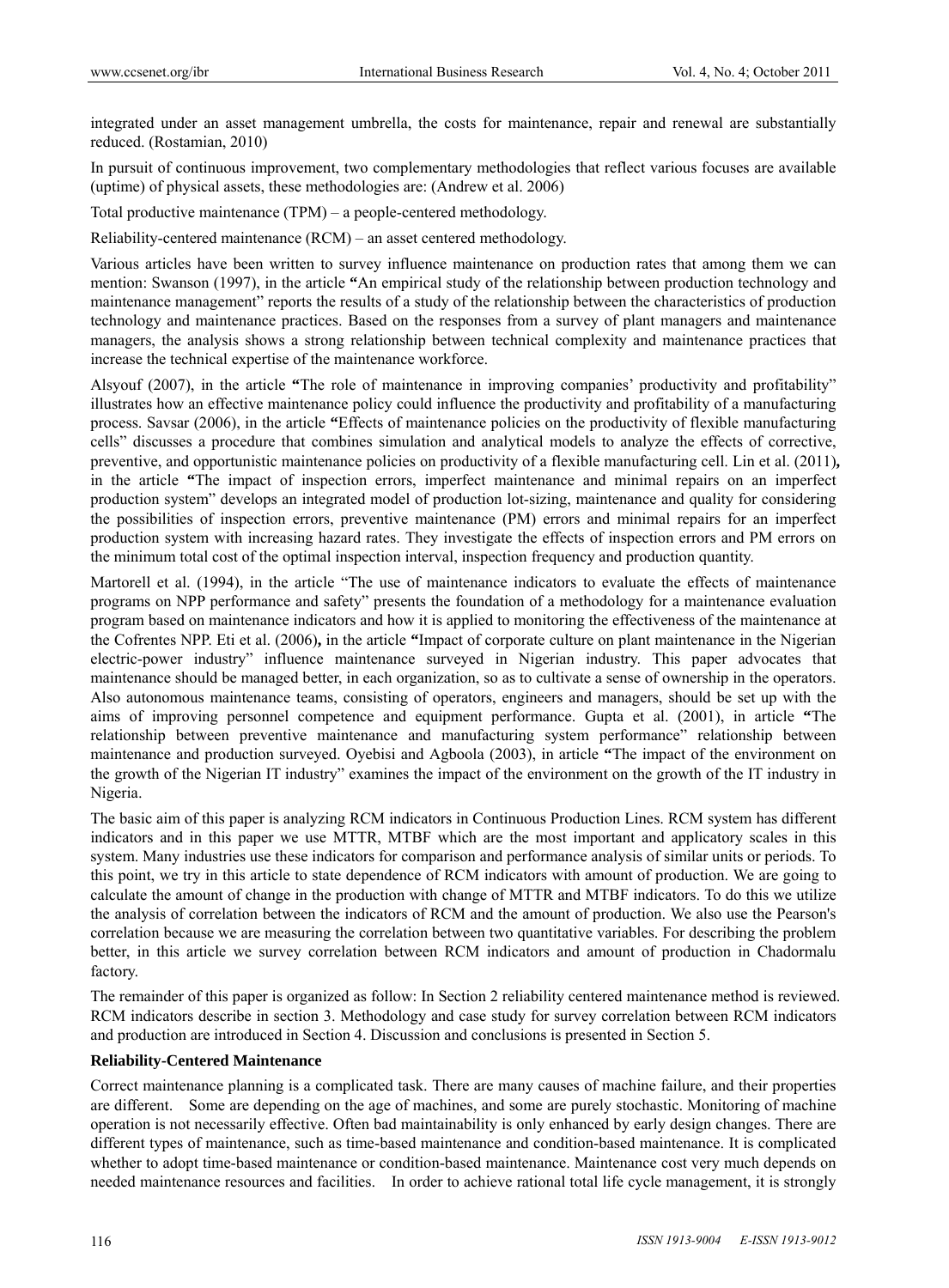desired to understand a systematic planning method of maintenance operations. Reliability-Centered Maintenance (RCM) is one of the well-established systematic methods for selecting applicable and suitable maintenance operation types (Kumar et al. 2000). In RCM, failure consequences and their preventive operations are systematically analysis, and possible maintenance planning is determined. (Kimura et al. 2002)

### *2.1 RCM history*

The concepts behind RCM are not new, having their source in the airline industry back in the 1960s. After several years of experience, in 1978, the US Department of Defense issued the MSG-3 (ATA, 1978), an Airline/Manufacturers Maintenance Program Planning Document. That year, Nowlan and Heap wrote a comprehensive document on the relationships among Maintenance, Reliability and Safety, entitled Reliability Centered Maintenance (Nowlan and Heap, 1978), making the RCM methodology. RCM extend throughout industries, specially those needing safety and reliability, during the 1980s and the 1990s, being now expanded to several industry fields. (Carreteroa et al. 2003)

### *2.2 RCM approach*

Formal definitions of RCM are as follows:

It is a process used to settle the maintenance requirements of any physical asset in its operating context. (Moubray, 1991)

A process used to determine what must be done to ensure that any physical asset continues to fulfill its intended functions in its present operating context. (Agrawal, 1997)

RCM is a method for improving and selecting maintenance design alternatives based on safety, operational and economic criteria, RCM employs a system perspective in its analysis of system functions, failures of functions, and prevention of these failures. (Jones, 1997)

RCM is a system consideration of system functions, the way functions can fail, and a priority based consideration of safety and economics that identifies applicable and effective PM tasks. (Rausand, 1998)

In a nutshell, the RCM methodology is completely delineated in four unique features.

Preserve functions

Identify failure modes that can defeat function

Priorities function needs (via failure modes)

Choose only applicable and effective tasks

RCM focuses on "system function" approach. Compound redundant systems have reliability directly engineered into their design. The reliability of the system can be decreased if maintenance tasks and frequencies are not its integral components. Over maintenance decrease the system reliability on account of maintenance induced failures. For highly reliable system the system reliability very often is reduced due to human intervention under the pretext of PM. Hence, RCM methodology has been successful in building up highly reliable systems.

RCM benefits include:

The evolvement of high quality maintenance plans in less time and at lower cost.

The attainability of maintenance history for each system is able to correlate this experience with specified parts and their failure modes and criticalities.

The assurance that all maintenance significance parts and their failure modes and critically are considered in the development of maintenance requirements.

The increased probability that the level and content of the maintenance requirement is optimally indicated.

The basis for routine, on-line information exchange among the engineering staff and management even in a widely dispersed organization. (Deshpande and Modak, 2002)

### *2.3 RCM Methodology*

RCM methodology (Moubray, 1996) has three major goals. First one is to increase safety and reliability of systems by focusing on the most significant functions. RCM is concerned mainly with what we want the equipment to do, not what it actually does. Second is to prevent or to mitigate the consequences of failures, not to prevent the failures themselves. The consequences of a failure disagree depending on where and how items are installed and operated. Third one is to decrease maintenance costs by escaping or removing maintenance actions that are not strictly necessary. It is no longer assumed that all failures can be prevented by PM, or that even if they could be prevented,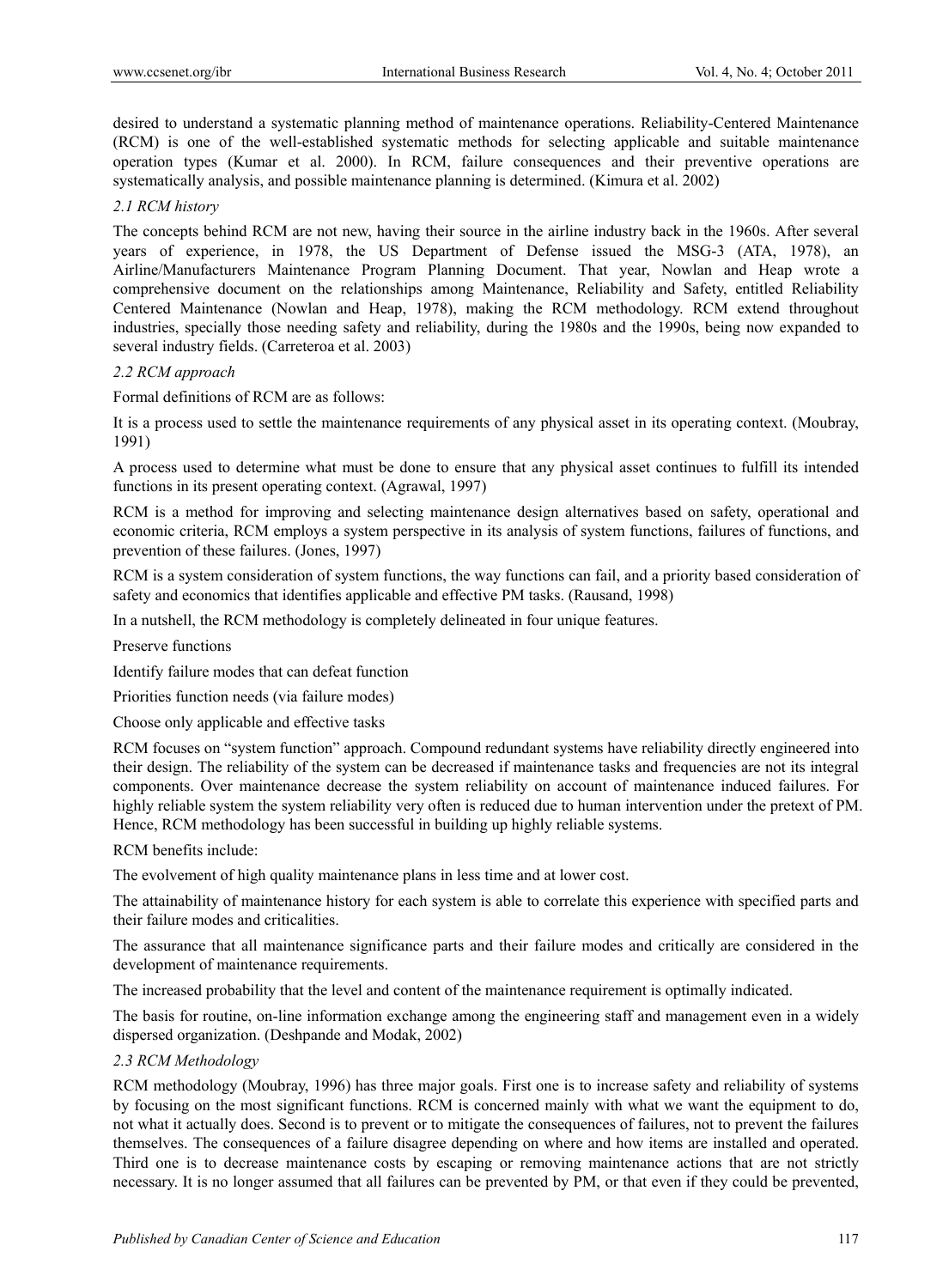it would be desirable to do so. As RCM provides a ranking of maintenance tasks for a system, it can be used as a good technique for improving a PM program (Hall, 1992). A formal review of failure results focuses attention on maintenance tasks that are more effective, diverting energy away from those which have little or no impact (IEC, 1982). This helps to ensure that whatever is spent on maintenance, it is spent where it will be more essential to ensure that the inherent reliability of the equipments is improved.

## **RCM Indicators**

Given the developments achieved in the maintenance system of RCM in recent years, there have been explained lots of indicators for that, such as Mean Time Between Downing Events (MTBDE) and Mean Time Between maintenance (MTBM) and Availability Equipment (AE) and MTBF and MTTR, etc and we take the most important and most applicatory indicators of this maintenance system into consideration in this article. A usual measure used to depict the reliability characteristics of a repairable system is mean time between failures (MTBF). In most repairable systems, preventive maintenance used to decrease system failure frequency and hence increase the MTBF. It is easy that MTBF is the mean time to a repair service or an age replacement. Reliability is quantified as MTBF (Mean Time Between Failures) for repairable product and MTTF (Mean Time To Failure) for non-repairable product. A correct understanding of MTBF is significance. MTTR means Basic measure of the maintainability of repairable items, it represents the average (mean) time needed to repair a failed component or device.

### *3.1 MTBF Indicator*

Mean time between failures (MTBF) is the predicted elapsed time between inherent failures of a system during operation. MTBF can be computed as the arithmetic mean (average) time between failures of a system. The MTBF is typically part of a model that assumes the failed system is immediately repaired (zero elapsed time), as a part of a renewal process. This is in contrast to the mean time to failure (MTTF), which measures average time between failures with the modeling assumption that the failed system is not repaired.

The definition of MTBF depends on the explanation of what is considered a system failure. For complex, repairable systems, failures are considered to be those out of design conditions which place the system out of service and into a state for repair. Failures which happen, can be left or maintained in an unrepaired condition, and do not place the system out of service, are not considered failures under this definition. In addition, units that are taken down for routine scheduled maintenance or inventory control, are not considered within the explanation of failure.

For each observation, downtime is the immediate time it went down, which is after (i.e. greater than) the moment it went up, uptime. The difference (downtime minus uptime) is the amount of time it was operating between these two occurrences. MTBF value prediction is a significance element in the development of products. Reliability engineers/ design engineers often utilize Reliability Software to calculate products' MTBF according to different methods/standards (MIL-HDBK-217F, Telcordia SR332, Siemens Norm, FIDES, UTE 80-810 (RDF2000), etc.). However, these "prediction" methods are not intended to reflect fielded MTBF as is commonly believed. The goal of these tools is to focus design efforts on the weak links in the design. And MTBF computed with below formula: (Amari, 2006)

$$
MTBF = T / N \tag{1}
$$

#### N: Number of failures

### T: Total time in available

MTBF is usually confused with a component's functional life, even though the two concepts are not directly related. For example a battery may have a useful life of four hours, and an MTBF of 100,000 hours. These figures show that in a population of 1,000,000 batteries, there will be approximately ten battery failures every hour during a single battery's four-hour life span. Another common misconception about the MTBF is that it specifies the time (on average) when the probability of failure equals the probability of not having a failure (i.e. an availability of 50%). This is only true for certain symmetric distributions. In many cases, such as the (non-symmetric) exponential distribution, this is not the case. In particular, for an exponential failure distribution, the probability that an item will fail at or before the MTBF is approximately 0.63 (i.e. the availability at the MTBF is 37%). For typical distributions with some variance, MTBF only represents a top-level aggregate statistic, and thus is not appropriate for predicting specific time to failure, the uncertainty arising from the variability in the time-to-failure distribution. (Amari, 2006)

#### *3.2 MTTR Indicator*

Mean time to repair is a basic measure of the maintainability of repairable items. It represents the average time required to repair a failed component or device. Declared mathematically, it is the total corrective maintenance time divided by the total number of corrective maintenance actions during a given period of time. It generally does not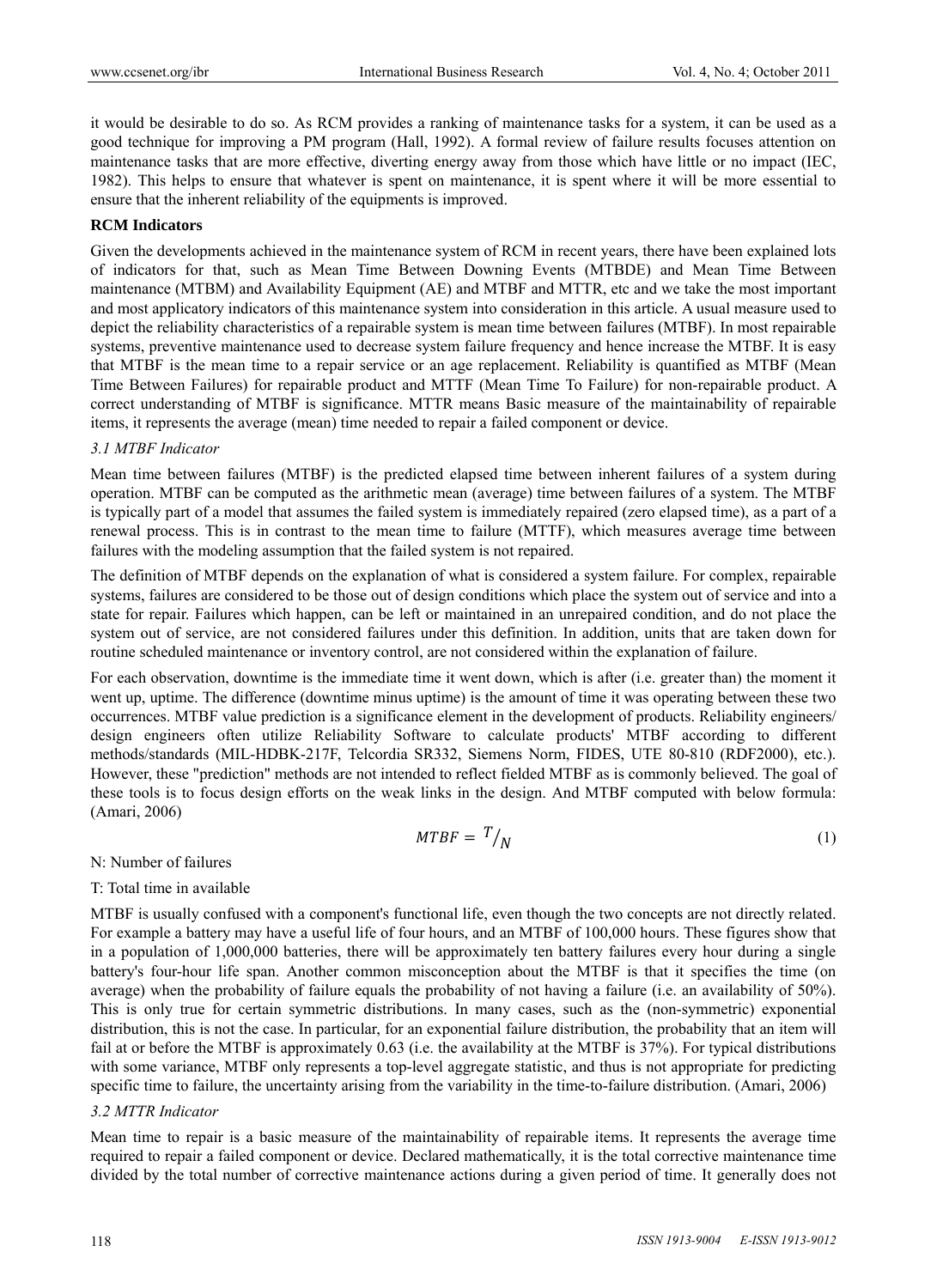include lead time for parts not readily attainable or other Administrative or Logistic Down time (ALDT). And MTTR computed with below formula: (Rawlings, 1987)

$$
MTTR = T / N \tag{2}
$$

#### N: Number of failures

T: Times of failures

#### **Case study and Finding**

To state the correlation between RCM indicators and the amount of production, we used the information from Chadormalu mining-industrial factory which produces iron concentration and is located 180 kilometers away from Yazd. Chadormalu factory has parallel production lines that each one works separately from others. It is necessary to mention that all of the calculations have been carried out by SPSS software.

In order to state the amount of correlation between RCM indicators and the amount of production, we calculated the indicators of MTBF and MTTR on a monthly basis for each line. To calculate the scales in question, we used stoppage sheets from each line which are procured by the control chamber. Initially we calculated the length of access time for each line, to do this we calculated the whole length of time for the line in a month then we deducted the total length of time for programmed stoppages and after wards we got the total number of unplanned stoppages from the stoppage sheets in question. And using the following formula, we calculated the MTBF for each line in the years of 2008, 2009 and 2010.The results of it are shown in table (1).

### MTBF=T÷N

To calculate MTTR, we calculated the total length of time for unplanned stoppages from the daily stoppage sheet and divided it by the number of unplanned stoppages; the results of it are shown in table (2). We also calculated the amount of production of each line from the daily production report on a monthly basis; the results of it are shown in table (3). Correlation is a measure of relationship between two mathematical variables or measured data values, which includes the Pearson correlation coefficient as a special case. When variables are quantitative for stating their correlation, we use the analysis of Pearson's correlation. As a result in this article we also used the Pearson's correlation because we are measuring the correlation between two quantitative variables. The amount of MTBF, MTTR and production for each line has been of quantitative variables. To carry out the analysis of correlation between indicators of MTBF and MTTR and the amount of production for production lines of Chadormalu mining-industry factory, we used SPSS software and the results of this analysis is shown in the following table.(4)

Regarding to the carried out analysis and taken results, we noticed that the amount of production has lots of correlation with the access time. But correlation of the amount of production in production lines of Chadormalu mining-industry factory with the indicators of MTBF and MTTR was low, which have various reasons. The factory of Chadormalu has two kinds of stoppages: planned stoppages and unplanned ones, reviewing the stoppages of production lines, we noticed that the total length of time for planned stoppages are a lot more than the total length of line for unplanned ones and as a result the unplanned stoppages do not have much effect on the amount of production. It is necessary to state that the production qualifications are similar for all lines in all months of the year.

Many of the unplanned stoppages in lines were for a few minutes and the lines got started immediately. For calculating MTBF indicator, the number of breaking downs are set at the outlet, so by increasing the number of breaking downs, this indicator decreases, whereas in this condition increasing the number of breaking downs in the lines do not lead to the decrease in access time. For example many of unplanned stoppages have been because of the pull of rope switch related to the belt conveyors. The line has gotten started immediately for the stoppages which have been because of the vibration or the temperature of mills machine engines, and these stoppages wouldn't last more than a few minutes. MTBF and MTTR indicators have also been calculated from unplanned stoppages; as a result the amount of production has little correlation with these indicators. Another reason is that the proportion of time length for unplanned stoppages to the length of access time has been very low.

Note1: The stoppages of Chadormalu production lines are divided into two parts: programmed stoppages including the repairs of PM and changing of liners and pile. And we deducted the total length of planned stoppages from available time to calculate the lines access time.

Note2: It is necessary to mention that according to the definition of Japan industry standard, a breaking down is when an object such as a production system, a machine or a piece stops working or stops doing a specific task. There are two impressions inferred from breaking down, one which causes the whole of a task to stop and the other which leads to the decrease of a task and in this article we mean the first kind which causes the whole task to stop.

### **Discussion and Conclusions**

As it is obvious, the most important factor for increasing product and productivity in the organizations of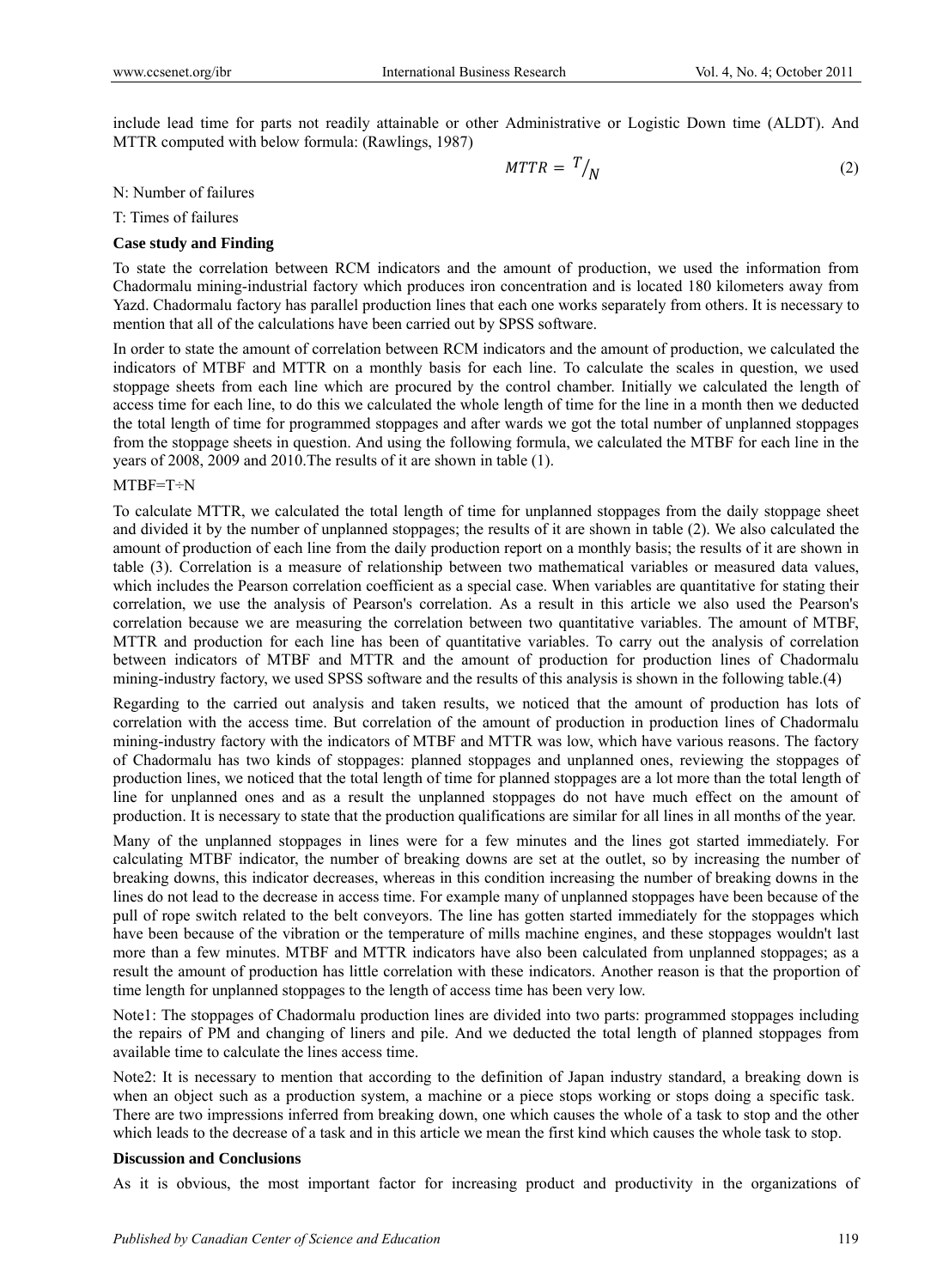manufacturing specially, factories of continuous production with gross manufacturing, is maintenance strategy. To this point, factories continuously pursue different maintenance strategy for increasing organization productivity. Each maintenance strategies have various indicators and the organizations calculate their performance with the result of these indicators. Reliability centered maintenance is one of the latest maintenance strategies that its usage increased nowadays between the most industries of the world. RCM has several indicators, that each of them calculates the maintenance performance from different aspects.

In this article, we surveyed two critical indicators of RCM strategy and calculated the correlation between quantities of product and these indicators in a case study. Mean time between failures is calculated from dividing the total time in available by the numbers of failures. The goal of production systems is increasing MTBF indicator and prospecting with increasing MTBF, the quantity of production increases too, because when this indicator increases, the distance between stoppages increase too. Always it's not the case and we can't trust to the results of MTBF in continuous production systems. For the better understanding of this problem, please attend to this example: suppose one production line has 700 hour in available and N ton production. This line in this month had 20 hour unplanned stoppages that cause from twenty stoppages of one hour, hence MTBF is 35 hour in this line. If this line have had 700 hour in available and 20 hour unplanned stoppages in another month, it should have had N ton production, because production qualification is similar for all months and production lines. If 20 hour stoppage in second status cause from three stoppages of 5, 6 and 9 hours, MTBF in this status is 233.3 hours. If comparison between two status was in the basis of MTBF indicators, it is expected that by a great increase in MTBF indicator, the quantity of production increased too, but this is not the case because in both months, the amount of time was similar. Mean time to repair is calculated by dividing times of unplanned stoppages by the number of unplanned stoppages, that the aim is decreasing this indicator. In the above example if we calculate MTTR for both two status, for the first status, MTTR is 1 hour and for the second status is 6.6 hour, and it was prospected that with increasing MTTR, quantity of production would decrease, but this will not happen.

The basic aim of this article is to survey RCM indicators better and to calculate the correlation between the quantity of production and MTBF and MTTR indicators in continuous production lines. Industries use the results of these indicators for comparison and analysis between similar periods or units. According to the results of these indicators, industries choose suitable strategies for improvement of the organization. Therefore, it is critical for the organizations to use correct and suitable indicators for comparison and analysis. Industries should survey indicators and specify suitable ones for comparison and analysis between similar periods and units before using them. For example: MTBM, MTTRs, number of failures, ratio of failures, percent of stoppage, percent of quality, availability, efficiency and OEE are the other indicators that industries can use for comparison and analysis. And industries should not limit themselves with one indicator for comparison and analysis, they should use multiple indicators. Multi criteria decision making is one of the best methods for comparison and analysis. Industries can use MCDM methods for comparison between similar units and periods in the basis of multiple indicators.

As it was said, maintenance is the most important factor for increasing the amount of production in continuous production and with the improvement of this system; we can see considerable results in the amount of production. For this purpose in this article, we reviewed the correlation amount of mean time between failure and mean time to repair indicators with the amount of production and as a result, the mentioned correlation was very low in this case study. But this is the result that was concluded from this sample study and it is possible that in other production systems, the amount of dependence between these indicators and the amount of production would be high. Hence, it is suggested to industries to use multiple indicators for performance measurement and comparison between similar units. Also for the next researches, it is recommended to survey correlation between other maintenance indicators and quantity of production and to present new methods for the evaluation of maintenance indicators.

### **References**

Agrawal. VK, Gandhi. OP. (1997). Reliability-Centered Maintenance, *Proceedings of SERC School on RAM*, IIT Delhi, India.

Alsyouf, A. (2007). The role of maintenance in improving companies' productivity and profitability. International *Journal of Production Economics*. 105, 70-78. doi:10.1016/j.ijpe.2004.06.057, http://dx.doi.org/10.1016/j.ijpe.2004.06.057.

Amari, S.V. (2006). Bounds on MTBF of Systems Subjected to Periodic Maintenance. *IEEE Transaction on Reliability*. 55, 469 – 475.

Andrew K.S. Jardine and albert H.C.Tsang. (2006). *Maintenance, replacement, and reliability: theory and application*, Published by CRC Press.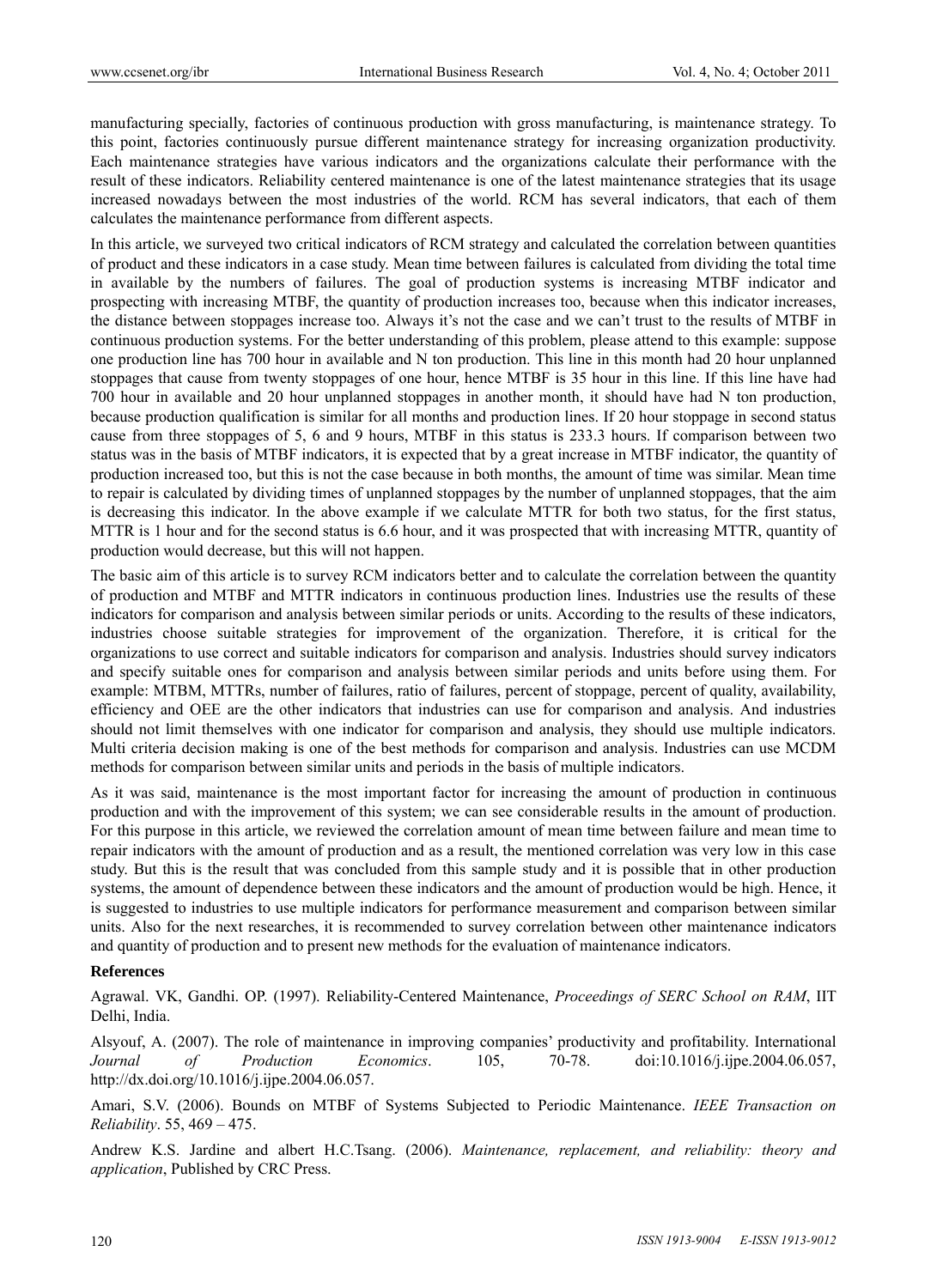ATA. (1978). *MSG-3*, revision 2. ATA of America.

Carreteroa, J. Pe ´reza, J. a-Carballeiraa, F.G. Caldero ´na, A. ndeza, A.F. Jose, D. Lozanob, A. Cardonab, L. Cotainac, N. Prete, P. (2003). Applying RCM in large scale systems: a case study with railway networks, *Reliability Engineering and System Safety.* 82. 257–273. doi:10.1016/S0951-8320(03)00167-4, http://dx.doi.org/10.1016/S0951-8320(03)00167-4.

Deshpande, V.S. Modak, J.P. (2002). Application of RCM to a medium scale industry, *Reliability Engineering and System Safety*. 77, 31-43. doi:10.1016/S0951-8320(02)00011-X, http://dx.doi.org/10.1016/S0951-8320(02)00011-X

Eti, M.C. Ogaji, S.O.T. and Probert. S.D. (2006). Impact of corporate culture on plant maintenance in the Nigerian electric-power industry. *Applied Energy*. 83, 299-310. doi:10.1016/j.apenergy.2005.03.002, http://dx.doi.org/10.1016/j.apenergy.2005.03.002.

Gupta, D. Günalay, Y. Srinivasan, M. (2001). The relationship between preventive maintenance and manufacturing system performance. *European Journal of Operational Research*. 132, 146-162. doi:10.1016/S0377-2217(00)00118-1, http://dx.doi.org/10.1016/S0377-2217(00)00118-1.

Hall R. (1992). Optimizing preventive maintenance using RCM. *Maintenance*, 7(4).

IEC. (1982). *Dependability management*. Application guide: maintainability. IEC; Part 3–10.

Jones, RB. (1997). *Risk-based management*. Mumbai, India, Jaico Publishing House.

Kimura, F. Hata, T. Kobayashi, N. (2002). Reliability-Centered Maintenance Planning based on Computer-Aided FMEA. *The 35th CIRP-International Seminar on Manufacturing Systems*, Seoul, Korea.

Kumar, U. Crocker, J. Knezevic, J. and El-Haram, M. (2000). *Reliability, Maintenance and Logistic Support*. Kluwer Academic Publishers.

Lin, Y.H. Chen, J.M. Chen, Y.C. (2011). The impact of inspection errors, imperfect maintenance and minimal repairs on an imperfect production system. *Mathematical and Computer Modelling*. 53, 1680-1691. doi:10.1016/j.mcm.2010.12.040, http://dx.doi.org/10.1016/j.mcm.2010.12.040

Martorell, S. Sanchez, A. Muñoz, A. Pitarch, J.L. Serradell, V. Roldan, J. (1994). The use of maintenance indicators to evaluate the effects of maintenance programs on NPP performance and safety. *Reliability Engineering & System Safety*. 65(2), 85-94. doi:10.1016/S0951-8320(98)00088-X, http://dx.doi.org/10.1016/S0951-8320(98)00088-X .

Moubray, J. (1991). *Reliability centered maintenance*, Oxford: Butter worthy/Heinemann.

Moubray J. (1996). Maintenance management: a new paradigm. *Maintenance*, 11(1).

Nowlan FS, Heap HF. (1978). *Reliability-centered maintenance*. Technical report AD/A066-579. National Technical Information Service, US Department of Commerce, Springfield, Virginia.

Oyebisi, T.O. Agboola, A.A**.** (2003). The impact of the environment on the growth of the Nigerian IT industry. *International Journal of Information Management*. 23, 313-321. doi:10.1016/S0268-4012(03)00053-7, http://dx.doi.org/10.1016/S0268-4012(03)00053-7 .

Rausand, M. (1998). Reliability centered maintenance. *Reliab Engng Sys Safety*. 60, 121-32. doi:10.1016/S0951-8320(98)83005-6, http://dx.doi.org/10.1016/S0951-8320(98)83005-6 .

Rostamian, H. (2010). Optimizing Maintenance Strategies: Concept & Techniques. *The 6th conference on maintenance*, Tehran.

Rawlings, P.E. (1987). Maintenance element of probabilistic approach to project life cycle coasting, *International journal of project management*. 5, 149-154.

Savsar, M. (2006)**.** Effects of maintenance policies on the productivity of flexible manufacturing cells. *Omega*. 34, 274-282. doi:10.1016/j.omega.2004.10.010, http://dx.doi.org/10.1016/j.omega.2004.10.010

Swanson, L. (1997). An empirical study of the relationship between production technology and maintenance management. *International Journal of Production Economics.* 53, 191-207. doi:10.1016/S0925-5273(97)00113-8, http://dx.doi.org/10.1016/S0925-5273(97)00113-8 .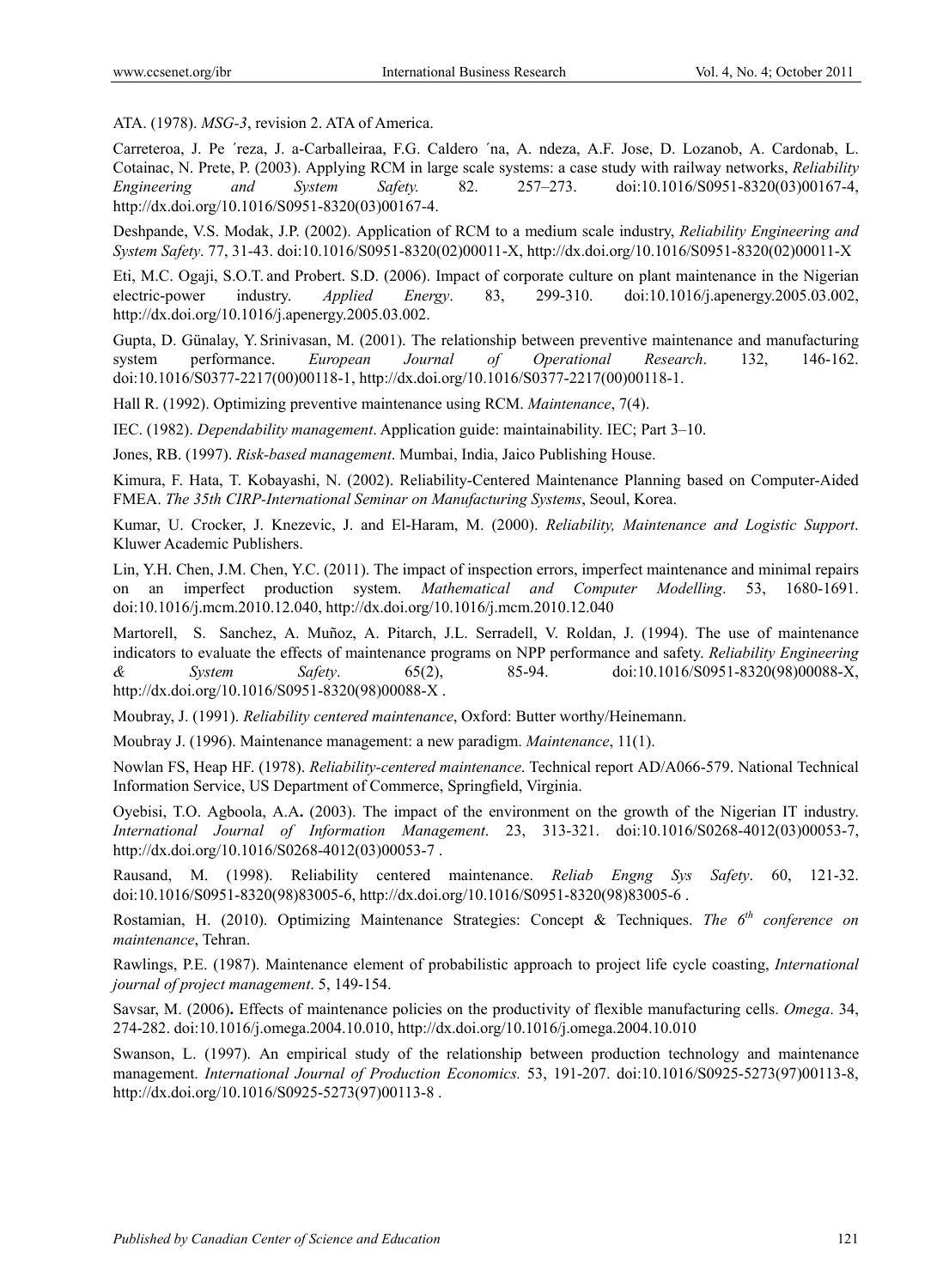| <b>MTBF</b>    |         |          |        |        |        |        |        |        |           |         |          |          |
|----------------|---------|----------|--------|--------|--------|--------|--------|--------|-----------|---------|----------|----------|
| 2008           |         |          |        |        |        |        |        |        |           |         |          |          |
| <b>LINE</b>    | January | February | March  | April  | May    | June   | July   | August | September | October | November | December |
|                | 106.33  | 48.56    | 44.50  | 55.59  | 90.75  | 78.69  | 138.35 | 55.07  | 86.84     | 77.20   | 50.05    | 113.48   |
| $\overline{2}$ | 124.56  | 66.60    | 39.98  | 72.13  | 82.04  | 71.26  | 172.62 | 69.05  | 46.35     | 39.25   | 87.88    | 138.00   |
| 3              | 67.05   | 103.89   | 43.86  | 72.05  | 55.24  | 57.31  | 98.76  | 124.83 | 101.32    | 77.45   | 114.13   | 142.05   |
| 4              | 32.76   | 39.23    | 40.03  | 53.15  | 65.14  | 50.33  | 63.21  | 86.17  | 66.11     | 138.74  | 62.24    | 188.97   |
| 2009           |         |          |        |        |        |        |        |        |           |         |          |          |
|                | January | February | March  | April  | May    | June   | July   | August | September | October | November | December |
|                | 92.50   | 54.36    | 71.83  | 120.04 | 82.17  | 283.60 | 116.66 | 88.04  | 72.81     | 232.72  | 116.31   | 59.23    |
| 2              | 69.27   | 44.95    | 179.47 | 65.59  | 69.47  | 89.56  | 115.56 | 43.20  | 100.45    | 81.81   | 194.31   | 79.66    |
| 3              | 72.47   | 78.61    | 71.71  | 76.21  | 61.00  | 59.65  | 119.29 | 106.15 | 176.04    | 217.28  | 67.92    | 27.40    |
| 4              | 92.63   | 75.46    | 102.22 | 60.63  | 137.67 | 71.58  | 48.34  | 57.46  | 54.07     | 40.80   | 88.48    | 90.99    |
|                | 2010    |          |        |        |        |        |        |        |           |         |          |          |
|                | January | February | March  | April  | May    | June   | July   | August | September | October | November | December |
| 1              | 92.79   | 103.95   | 165.36 | 144.76 | 49.22  | 66.21  | 46.13  | 100.44 | 83.58     | 116.60  | 69.36    | 123.72   |
| 2              | 88.82   | 45.44    | 239.71 | 40.92  | 84.41  | 60.64  | 116.29 | 28.13  | 25.03     | 63.59   | 49.61    | 98.85    |
| 3              | 59.76   | 80.86    | 70.96  | 55.69  | 60.18  | 68.72  | 57.47  | 140.64 | 46.71     | 54.87   | 138.58   | 103.16   |
| 4              | 74.59   | 93.90    | 240.88 | 65.87  | 57.12  | 103.23 | 58.10  | 24.96  | 40.19     | 117.05  | 63.04    | 115.84   |

# Table 1. Calculation of Mean Time Between Failure

# Table 2. Calculation of Mean Time to Repair

| <b>MTTR</b>    |         |          |       |       |      |      |      |        |           |         |          |          |
|----------------|---------|----------|-------|-------|------|------|------|--------|-----------|---------|----------|----------|
| 2008           |         |          |       |       |      |      |      |        |           |         |          |          |
| <b>LINE</b>    | January | February | March | April | May  | June | July | August | September | October | November | December |
|                | 0.73    | 2.33     | 2.48  | 2.19  | 0.65 | 0.58 | 0.47 | 1.29   | 1.16      | 1.23    | 0.96     | 0.22     |
| $\overline{2}$ | 0.82    | 1.47     | 2.96  | 1.24  | 0.55 | 0.96 | 2.49 | 1.38   | 0.81      | 3.45    | 1.06     | 1.43     |
| 3              | 1.42    | 0.75     | 2.25  | 0.95  | 1.19 | 1.15 | 0.80 | 0.89   | 0.82      | 1.41    | 1.03     | 0.45     |
| 4              | 2.49    | 2.40     | 2.41  | 1.32  | 1.66 | 2.33 | 1.26 | 1.01   | 1.32      | 1.14    | 1.19     | 0.87     |
| 2009           |         |          |       |       |      |      |      |        |           |         |          |          |
|                | January | February | March | April | May  | June | July | August | September | October | November | December |
| 1              | 1.79    | 0.66     | 0.84  | 1.04  | 1.63 | 0.20 | 0.78 | 0.51   | 0.92      | 1.17    | 0.67     | 0.39     |
| $\overline{c}$ | 2.36    | 2.09     | 0.92  | 1.66  | 0.44 | 0.74 | 2.43 | 1.86   | 1.06      | 1.27    | 0.34     | 0.81     |
| 3              | 1.39    | 1.04     | 1.65  | 4.37  | 0.71 | 1.19 | 0.85 | 0.79   | 1.24      | 0.64    | 0.35     | 2.38     |
| 4              | 1.76    | 0.89     | 0.57  | 1.10  | 0.63 | 1.80 | 2.11 | 1.11   | 0.51      | 0.69    | 0.62     | 0.57     |
|                | 2010    |          |       |       |      |      |      |        |           |         |          |          |
|                | January | February | March | April | May  | June | July | August | September | October | November | December |
|                | 0.83    | 1.20     | 0.31  | 2.94  | 0.75 | 1.85 | 1.21 | 0.68   | 0.41      | 0.28    | 0.50     | 2.52     |
| $\overline{c}$ | 0.40    | 0.85     | 0.54  | 1.43  | 0.64 | 0.37 | 2.03 | 0.46   | 0.43      | 0.48    | 0.56     | 1.22     |
| 3              | 1.00    | 1.02     | 0.55  | 1.67  | 0.97 | 0.23 | 0.89 | 0.54   | 0.51      | 0.23    | 0.48     | 2.15     |
| 4              | 20.60   | 2.16     | 1.01  | 1.64  | 0.71 | 0.70 | 1.25 | 3.15   | 0.47      | 0.84    | 0.27     | 4.50     |